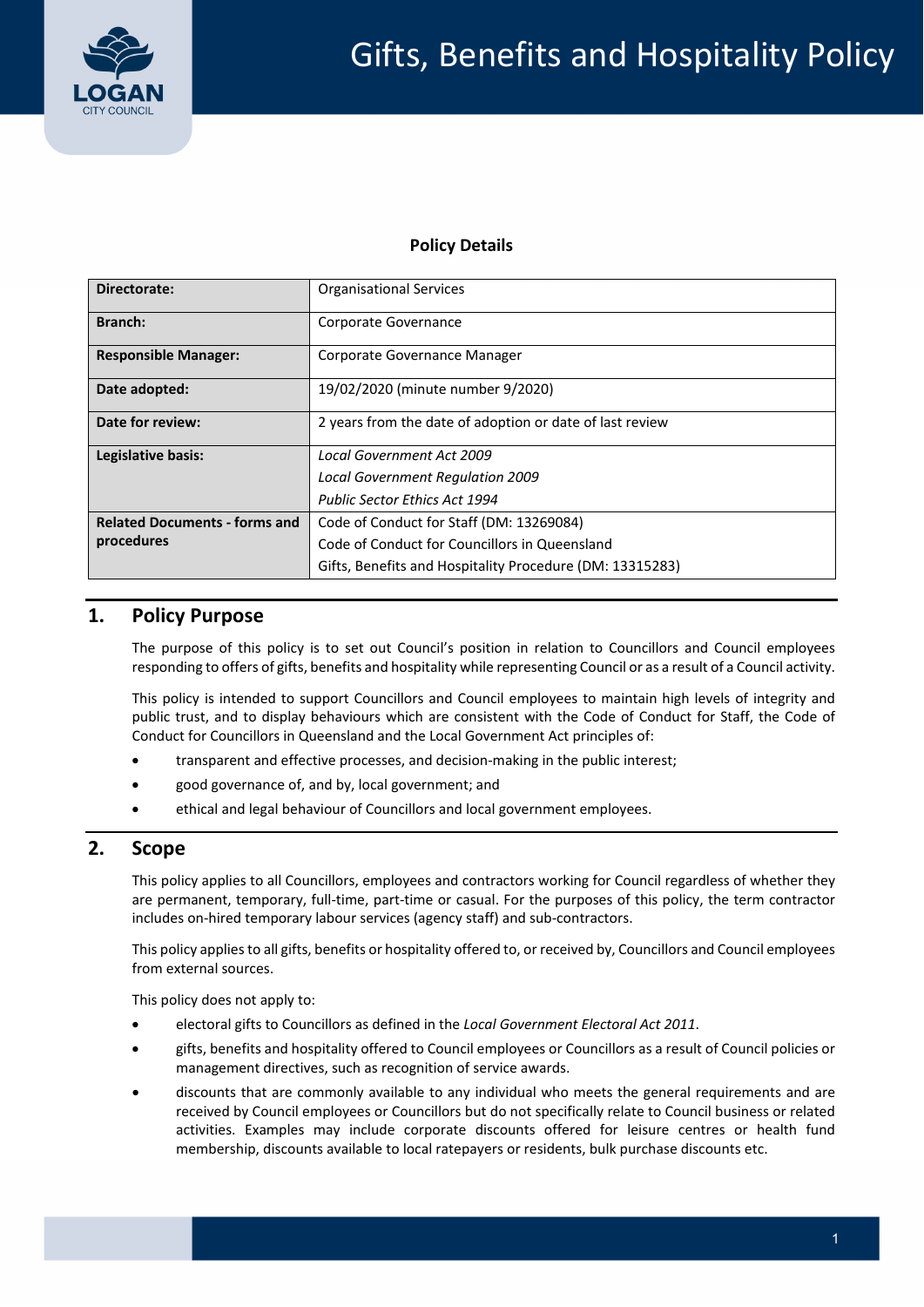## **3. Policy Statement**

### **Principles**

 Councillors and Council employees hold positions of public trust and must carry out their duties impartially and with integrity. The provision of gifts and benefits to Councillors and Council employees can create perceptions of a conflict of interest.

Council is committed to and will uphold the following principles applying to gifts, benefits and hospitality:

| Impartiality       | Councillors and Council employees have a duty to place the public interest above their<br>private interests when carrying out their official functions. They must not accept gifts,<br>benefits or hospitality that could raise a reasonable perception of bias or preferential<br>treatment.                                          |
|--------------------|----------------------------------------------------------------------------------------------------------------------------------------------------------------------------------------------------------------------------------------------------------------------------------------------------------------------------------------|
|                    | Councillors and Council employees must not accept gifts, benefits or hospitality from<br>external sources about whom they are likely to make business decisions.                                                                                                                                                                       |
| Accountability and | Councillors and Council employees are accountable for:                                                                                                                                                                                                                                                                                 |
| transparency       | Declaring all non-token offers of gifts, benefits and hospitality including those offers<br>$\bullet$<br>that were subsequently declined                                                                                                                                                                                               |
|                    | Declining non-token offers of gifts, benefits and hospitality that do not relate to a<br>legitimate business benefit.                                                                                                                                                                                                                  |
|                    | Council employees with direct reports are accountable for overseeing management of<br>their direct reports' acceptance or refusal of non-token gifts, benefits and hospitality;<br>and are expected to model good practice.                                                                                                            |
| Integrity          | Councillors and Council employees strive to earn and sustain public trust through<br>providing or responding to offers of gifts, benefits and hospitality in a manner that is<br>consistent with community expectations. Individuals must refuse any offer that may lead<br>to an actual, perceived or potential conflict of interest. |
| Risk Management    | Council - through its policies and processes - will ensure gifts, benefits and hospitality<br>risks are appropriately assessed and managed. Council employees with direct reports will<br>ensure they are aware of the risks inherent in their team's work and functions and<br>monitor the risks to which their staff are exposed.    |

#### **Management of all offers of gifts, benefits and hospitality**

 All offers of gifts, benefits or hospitality to Councillors and Council employees must be managed in accordance with the Gifts, Benefits and Hospitality Procedure (DM: 13315283)

## **4. Reporting**

 Councillors and Council employees must declare all non‐token offers of gifts, benefits or hospitality and may need to declare token offers in some circumstances, as outlined in the Gifts, Benefits and Hospitality Procedure.

 Corporate Governance will receive and assess all gift declarations and will maintain the Gifts, Benefits and Hospitality Register.

### **5. Definitions**

The following definitions apply to this Policy and to the Gifts, Benefits and Hospitality Procedure.

| <b>TERM</b>    | <b>DEFINITION</b>                                                                                                                                                                                                                                                                                                                                                                                                                                                                      |
|----------------|----------------------------------------------------------------------------------------------------------------------------------------------------------------------------------------------------------------------------------------------------------------------------------------------------------------------------------------------------------------------------------------------------------------------------------------------------------------------------------------|
| <b>Benefit</b> | Benefits include preferential treatment, privileged access, favours or other<br>advantage offered to an individual. They may include invitations to sporting,<br>cultural or social events, access to discounts as a result of a person's employment<br>or position, loyalty programs and promises of a new job. The value of benefits<br>may be difficult to define in dollars, but as they have value to an individual, they<br>may be used to influence the individual's behaviour. |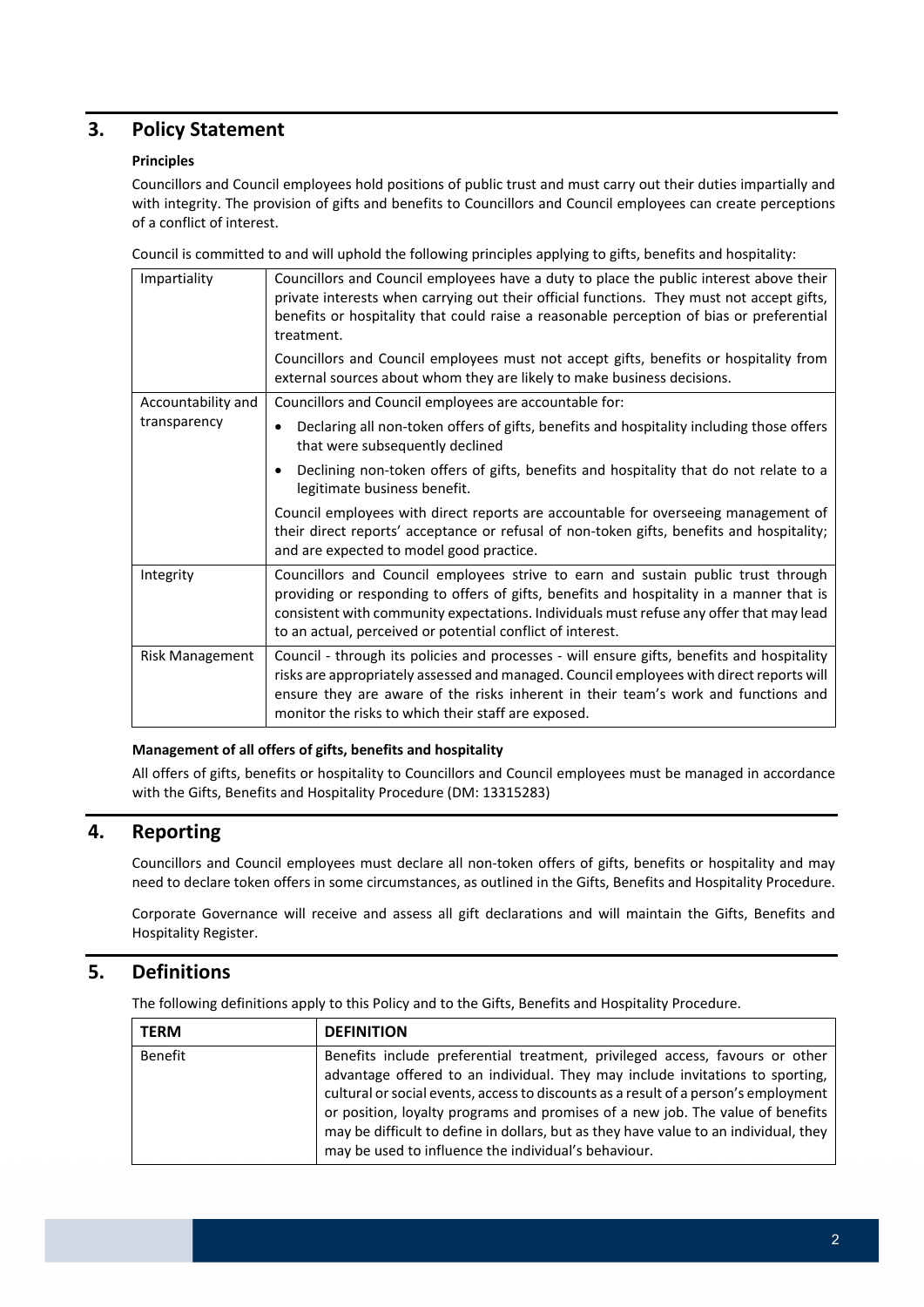| <b>TERM</b>                                        | <b>DEFINITION</b>                                                                                                                                                                                                                                                                                                                                                                                                                                                                                                                                  |  |  |
|----------------------------------------------------|----------------------------------------------------------------------------------------------------------------------------------------------------------------------------------------------------------------------------------------------------------------------------------------------------------------------------------------------------------------------------------------------------------------------------------------------------------------------------------------------------------------------------------------------------|--|--|
| <b>Bribe</b>                                       | To give money or some other form of consideration to a public official so as to<br>persuade the official not to exercise his or her common law or statutory powers<br>or to bestow some privilege or favour.                                                                                                                                                                                                                                                                                                                                       |  |  |
| Councillor                                         | all elected representatives including the Mayor                                                                                                                                                                                                                                                                                                                                                                                                                                                                                                    |  |  |
| Ceremonial gifts                                   | Ceremonial gifts are official gifts provided as part of the culture and practices of<br>communities and government, within Australia or internationally. Ceremonial<br>gifts are usually provided when conducting business with official delegates or<br>representatives from another organisation, community or foreign government.<br>Ceremonial gifts are the property of Council, irrespective of value, and should be<br>accepted by individuals on behalf of Council. The receipt of ceremonial gifts<br>should be recorded on the register. |  |  |
| Conflict of interest                               | A Councillor or Council employee has a conflict of interest when they have a<br>personal or private interest that might compromise their ability to act in the<br>public interest as set out in the Local Government Act 2009. A conflict of interest<br>can exist even if no improper action results from it.                                                                                                                                                                                                                                     |  |  |
|                                                    | Conflicts may be actual, potential or perceived:                                                                                                                                                                                                                                                                                                                                                                                                                                                                                                   |  |  |
|                                                    | Actual – there is a real conflict between an individual's public duties and private<br>interests                                                                                                                                                                                                                                                                                                                                                                                                                                                   |  |  |
|                                                    | Potential - an individual has private interests that could conflict with their public<br>duties, This refers to circumstances where it is foreseeable that a conflict may<br>arise in future and steps should be taken now to mitigate that future risk.                                                                                                                                                                                                                                                                                           |  |  |
|                                                    | Perceived - The public or a third party could reasonably form the view that an<br>employee's private interests could improperly influence their decisions or<br>actions, now or in the future                                                                                                                                                                                                                                                                                                                                                      |  |  |
| Employee                                           | Any person employed directly by Logan City Council regardless of their<br>employment status, and contractors undertaking duties on behalf of Council.                                                                                                                                                                                                                                                                                                                                                                                              |  |  |
| Gift                                               | Free or discounted items or services and any item or service that would generally<br>be seen by the public as a gift. These include items of high value (e.g. artwork,<br>jewellery or expensive pens), low value (e.g. a small bunch of flowers),<br>consumables (e.g. chocolates) and services (e.g. painting and repairs).                                                                                                                                                                                                                      |  |  |
| Gifts, Benefits and<br><b>Hospitality Register</b> | A register of all declarable gifts, benefits and hospitality, including those<br>declined.                                                                                                                                                                                                                                                                                                                                                                                                                                                         |  |  |
| Hospitality                                        | The friendly reception and entertainment of guests. Hospitality may range from<br>light refreshments at a business meeting to expensive restaurant meals or<br>sponsored travel and accommodation.                                                                                                                                                                                                                                                                                                                                                 |  |  |
| Legitimate business<br>benefit                     | A gift, benefit or hospitality may have a legitimate business benefit if it furthers<br>the conduct of official business or other legitimate goals of Council.                                                                                                                                                                                                                                                                                                                                                                                     |  |  |
| Money                                              | Includes cash, cheques, money orders, travellers' cheques, direct deposits,<br>shares, vouchers or items which can be easily converted to cash. This includes<br>gift vouchers and credit notes.                                                                                                                                                                                                                                                                                                                                                   |  |  |
| Official gifts                                     | Are gifts presented to the Council or the City of Logan and include gifts received<br>from a sister city, organisation or corporation that is bestowing a corporate gift<br>(e.g. plaques, plates, vases trophies, and artwork) or souvenir.                                                                                                                                                                                                                                                                                                       |  |  |
| Reasonable hospitality                             | A meal or service provided by a not-for-profit organisation to a Mayor, Councillor<br>or Council employee who attends a function or event in an official capacity.                                                                                                                                                                                                                                                                                                                                                                                 |  |  |
| Nominal gift, benefit or<br>hospitality            | A gift, benefit or hospitality that is of inconsequential or trivial value to both the<br>person making the offer and the recipient (such as basic courtesy). Nominal<br>offers are those that are worth \$100 or less.                                                                                                                                                                                                                                                                                                                            |  |  |